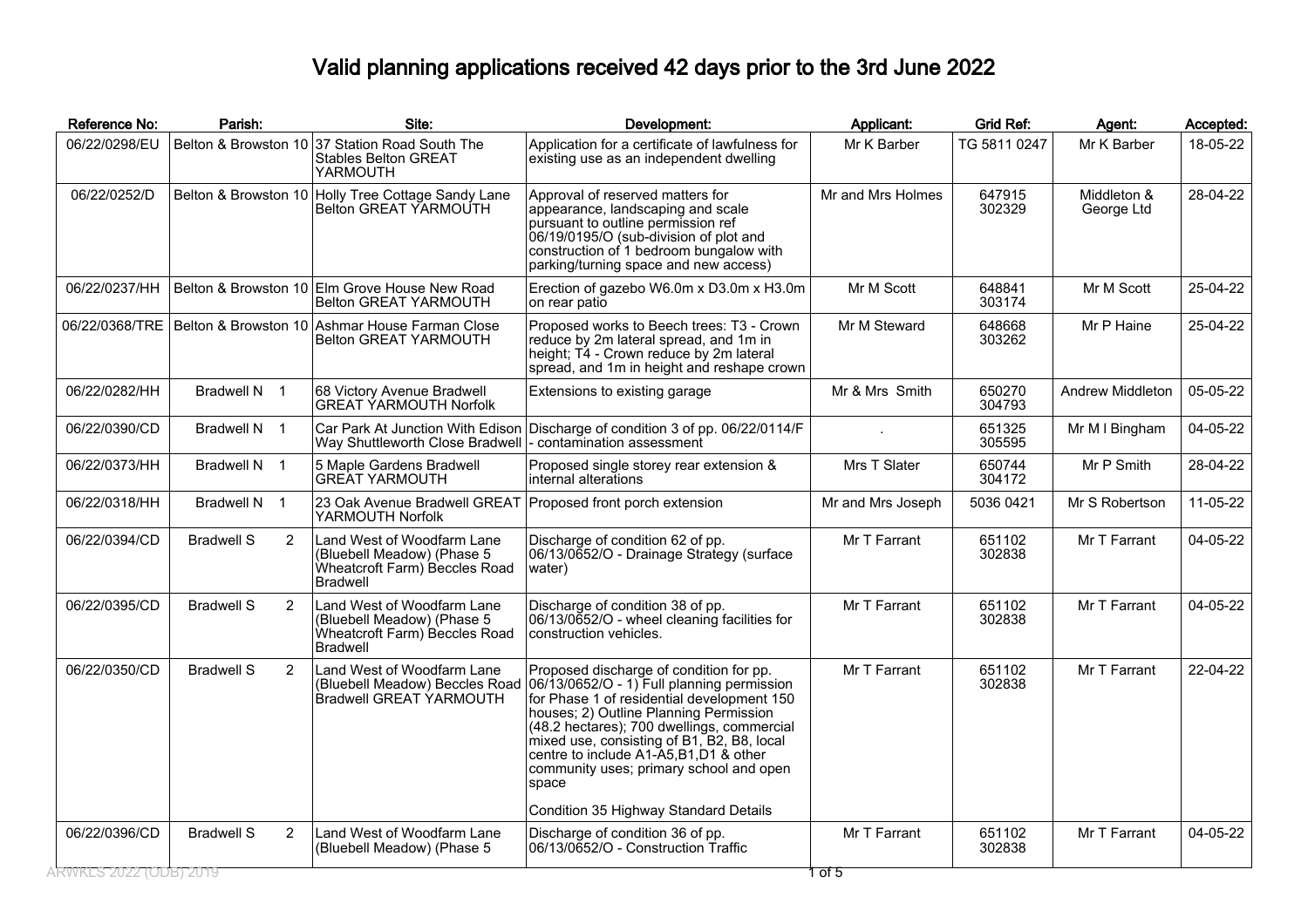|                        |                   |                | Wheatcroft Farm) Beccles Road<br>Bradwell                                                                    | Management plan and Access route                                                                                                                                                                                                                                                                                                                                                                                                                                                                                                       |                  |                  |              |          |
|------------------------|-------------------|----------------|--------------------------------------------------------------------------------------------------------------|----------------------------------------------------------------------------------------------------------------------------------------------------------------------------------------------------------------------------------------------------------------------------------------------------------------------------------------------------------------------------------------------------------------------------------------------------------------------------------------------------------------------------------------|------------------|------------------|--------------|----------|
| 06/22/0213/HH          | <b>Bradwell S</b> | $\overline{2}$ | Hopton House Hall Road<br>Hopton-on-sea                                                                      | Proposed erection of four bay garage block                                                                                                                                                                                                                                                                                                                                                                                                                                                                                             | Mr A Wood        | 652113<br>299987 | Mr S Barrett | 28-04-22 |
| 06/22/0279/TRE         | <b>Bradwell S</b> | $\overline{2}$ | Avenue Bradwell                                                                                              | Homefield First School Homefield T1 Oak -To crown raise to 4.5m and reduce<br>lateral branches by up to 3.0m to clear from<br>property due to growth conflict.<br>T2 - 14 Oaks to crown raise to 4.5m for<br>mower access                                                                                                                                                                                                                                                                                                              | Secretary        | 650643<br>303993 | I Flatters   | 04-05-22 |
|                        |                   |                |                                                                                                              | All trees approximately 14-16m high.                                                                                                                                                                                                                                                                                                                                                                                                                                                                                                   |                  |                  |              |          |
| 06/22/0361/TRE         | <b>Bradwell S</b> | 2              | 55 Lords Lane Tuscany Bradwell<br><b>GREAT YARMOUTH</b>                                                      | Proposed works to larch tree (T22) - Reduce<br>in height by 4m; reduce side branches by up<br>to 1.5m; reduce branches on top edge by up<br>to $1.5m$                                                                                                                                                                                                                                                                                                                                                                                  | Mr P Thynne      | 5018 0411        | Mr M Crane   | 24-05-22 |
| 06/22/0354/CD          | <b>Bradwell S</b> | 2              | Land West of Woodfarm Lane<br>(Bluebell Meadow) Beccles Road<br><b>Bradwell GREAT YARMOUTH</b>               | Proposed discharge of condition for pp.<br>06/13/0652/O - 1) Full planning permission<br>for Phase 1 of residential development 150<br>houses; 2) Outline Planning Permission<br>(48.2 hectares); 700 dwellings, commercial<br>mixed use, consisting of B1, B2, B8, local<br>centre to include A1-A5, B1, D1 & other<br>community uses; primary school and open<br>space                                                                                                                                                               | Mr T Farrant     | 651102<br>302838 | Mr T Farrant | 22-04-22 |
|                        |                   |                |                                                                                                              | Condition 64 General arrangements,<br>Highway Standard Details, Manhole<br>schedules and CBR Test results/subbase<br>design                                                                                                                                                                                                                                                                                                                                                                                                            |                  |                  |              |          |
| 06/22/0364/HH          | <b>Bradwell S</b> | 2              | 58 Kings Drive Bradwell GREAT<br>YARMOUTH                                                                    | Proposed single storey front extension and<br>single storey rear extension                                                                                                                                                                                                                                                                                                                                                                                                                                                             | Mr & Mrs Dodgson | 650331<br>303193 | A Middleton  | 25-04-22 |
| 06/22/0351/CD          | <b>Bradwell S</b> | 2              | Land West of Woodfarm Lane<br>(Bluebell Meadow) Beccles Road<br><b>Bradwell GREAT YARMOUTH</b>               | Proposed discharge of condition for pp.<br>06/13/0652/O - 1) Full planning permission<br>for Phase 1 of residential development 150<br>houses; 2) Outline Planning Permission<br>(48.2 hectares); 700 dwellings, commercial<br>mixed use, consisting of B1, B2, B8, local<br>centre to include A1-A5, B1, D1 & other<br>community uses; primary school and open<br>space<br>Condition 61 General arrangements,<br>Highway Standard Details, Manhole<br>schedules and CBR Test results/Subbase<br>design, Drainage construction details | Mr T Farrant     | 651102<br>302838 | Mr T Farrant | 22-04-22 |
| 06/22/0349/HH          | <b>Bradwell S</b> | 2              | 29 Falkland Way Bradwell<br><b>GREAT YARMÓUTH</b>                                                            | Proposed 2 storey side extension                                                                                                                                                                                                                                                                                                                                                                                                                                                                                                       | Mr S Gillings    | 650971<br>303718 | A Middleton  | 22-04-22 |
| 06/22/0389/CD          | <b>Bradwell S</b> | 2              | Land West of Woodfarm Lane<br>(Bluebell Meadow) (Phase 5<br>Wheatcroft Farm) Beccles Road<br><b>Bradwell</b> | Discharge of condition 40 of pp.<br>06/13/0652/O - Construction Management<br>plan (site compound details)                                                                                                                                                                                                                                                                                                                                                                                                                             | Mr T Farrant     | 651102<br>302838 | Mr T Farrant | 04-05-22 |
| 06/22/0391/CD          | <b>Bradwell S</b> | 2              | Land West of Woodfarm Lane                                                                                   | Discharge of condition 39 of pp.                                                                                                                                                                                                                                                                                                                                                                                                                                                                                                       | Mr T Farrant     | 651102           | Mr T Farrant | 04-05-22 |
| RWKES 2022 (ODB) 2019. |                   |                |                                                                                                              |                                                                                                                                                                                                                                                                                                                                                                                                                                                                                                                                        | 2 of 5           |                  |              |          |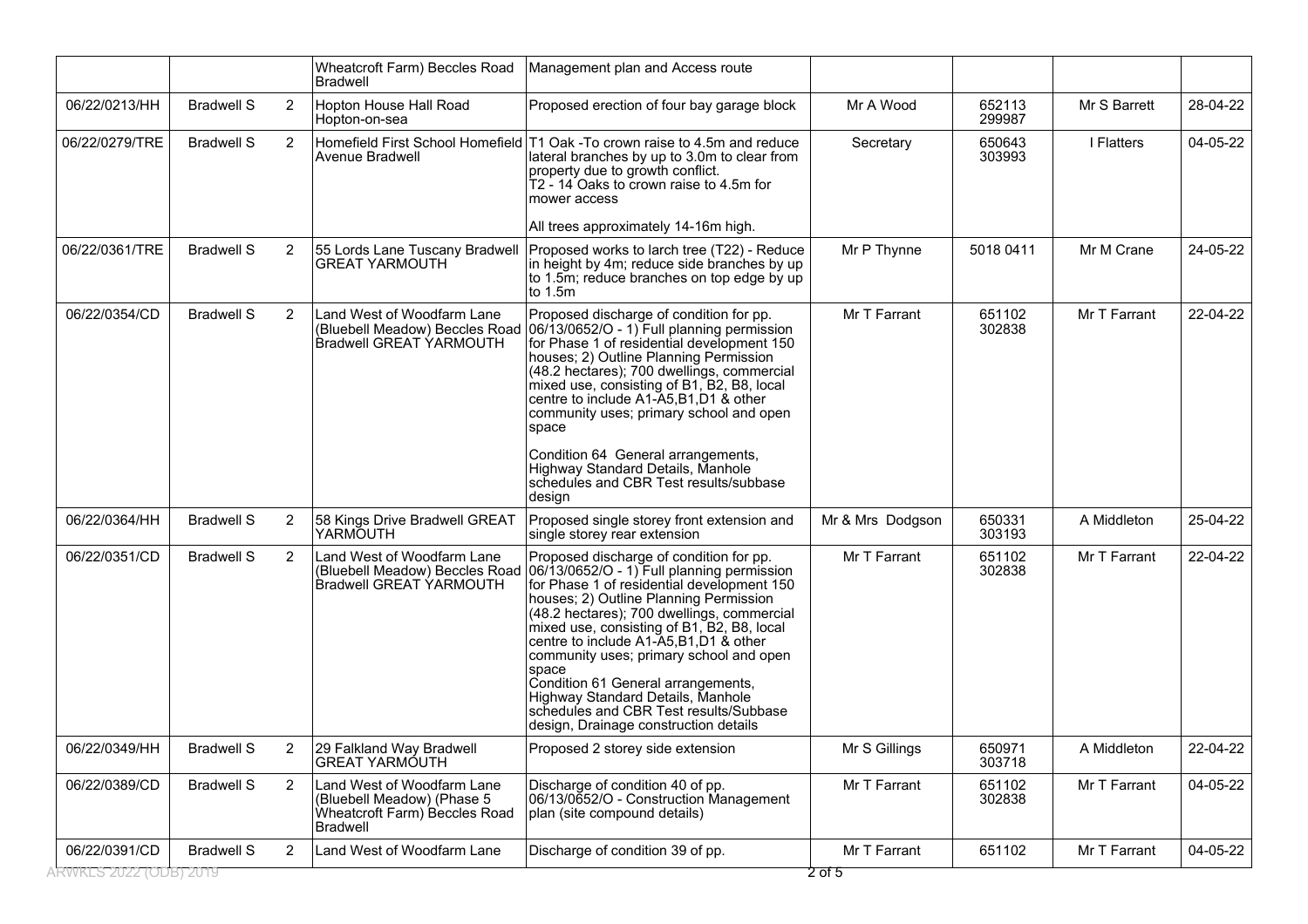|                       |                       |    | (Bluebell Meadow) (Phase 5<br>Wheatcroft Farm) Beccles Road<br><b>Bradwell</b> | 06/13/0652/O - Drainage strategy (foul<br>water)                                                                                                                                       |                                           | 302838           |                                      |          |
|-----------------------|-----------------------|----|--------------------------------------------------------------------------------|----------------------------------------------------------------------------------------------------------------------------------------------------------------------------------------|-------------------------------------------|------------------|--------------------------------------|----------|
| 06/22/0387/HH         | <b>Burgh Castle</b>   | 10 | 77 Station Road South Belton<br><b>GREAT YARMOUTH Norfolk</b>                  | Proposed first floor front extension over<br>porch.                                                                                                                                    | Mr G Ottley                               | 647823<br>302635 | Mr G Ottley                          | 06-05-22 |
| 06/22/0215/TRE        | Caister On Sea 3      |    | <b>Tesco Yarmouth Road Caister-</b><br>on-sea                                  | Proposed works to trees (individual and<br>group) TPO ref - No7 1993                                                                                                                   | Tesco                                     | 652244<br>311281 | Other - Ground<br><b>Control Ltd</b> | 25-04-22 |
| 06/22/0265/HH         | Caister On Sea 4      |    | 52 Queensway Caister-on-sea<br><b>GREAT YARMOUTH Norfolk</b>                   | Proposed front and side extensions; new<br>vehicular access for additional parking space                                                                                               | Mr B Jermy                                | 652160<br>311850 | Mr C Beckett                         | 04-05-22 |
| 06/22/0276/HH         | Caister On Sea 4      |    | 24 Saxon Gardens Caister-on-<br>sea GREAT YARMOUTH                             | Proposed rear extension forming extended<br>kitchen and utility room                                                                                                                   | Mrs Y Smith                               | 651969<br>312162 | Mrs Y Smith                          | 03-05-22 |
| 06/22/0179/LB         | 6<br>Filby            |    | Grange Farmhouse Main Road<br>FILBЎ GREAT YARMOUTH                             | Proposed internal works; Replace windows<br>with roof light                                                                                                                            | Mrs K Abel                                | 647527<br>313380 | Mrs K Abel                           | 25-04-22 |
| 06/22/0261/TRE        | Fleggburgh            | 6  | Beech Tree Cottage Main Road<br>Fleggburgh GREAT YARMOUTH                      | Proposed felling of damaged Fir tree.                                                                                                                                                  | Mr John Gotts                             | 644863<br>313946 | Mr John Gotts                        | 14-05-22 |
| 06/22/0392/TRE        | Fritton/St Olaves 10  |    | Woodland Rise Priory Road St<br>Olaves Fritton And St Olaves                   | Proposed works to birch trees; T1 - remove<br>to a low stump; T2 - remove to a low stump                                                                                               | Mrs Pritchard                             | 645969<br>298956 | Mrs V Kibblewhite                    | 29-04-22 |
| 06/22/0319/HH         | <b>Great Yarmouth</b> | 5  | 103 University Crescent<br>Gorleston Great Yarmouth                            | Proposed garage alterations                                                                                                                                                            | Mr Gooch                                  | 652038<br>303952 | Mr Stuart Clarke                     | 19-05-22 |
| 06/22/0371/HH         | <b>Great Yarmouth</b> | 5  | 140 Beccles Road Gorleston<br><b>GREAT YARMOUTH</b>                            | Proposed two storey rear extention                                                                                                                                                     | Mr J French                               | 652257<br>305087 | Mr S Robertson                       | 28-04-22 |
| 06/21/0285/F          | <b>Great Yarmouth</b> |    | Cliff Hotel Cliff Hill Gorleston<br><b>GREAT YARMOUTH</b>                      | Proposal to site 2no. new pods on new<br>grassed area                                                                                                                                  | <b>Cliff Hotel</b>                        | 652923<br>303545 | Mr Clarke                            | 03-05-22 |
| 06/22/0266/CD         | <b>Great Yarmouth</b> | 9  | Marsh Farm Caravan Park Mill<br>Road Cobholm Great Yarmouth                    | Discharge of conditions 3 of pp 06/19/0630/F<br>Flood warning and evacuation plan                                                                                                      | E Saunders                                | 651517<br>307557 | Avison Young                         | 04-05-22 |
| 06/22/0140/HH         | Great Yarmouth        |    | 11 116 Middleton Road Gorleston<br><b>GREAT YARMOUTH</b>                       | Proposed installation of dropped kerb and<br>new vehicular access and front driveway.                                                                                                  | Mr R Kelly                                | 652202<br>303633 | Mr R Kelly                           | 03-05-22 |
| 06/22/0224/CU         | Great Yarmouth        |    | 14 48 Crown Road GREAT<br>YARMOUTH Norfolk                                     | Retrospective application for change of use<br>from residential (C3) to 6 bed HMO (C4)                                                                                                 | Mr D Richardson                           | 5295 0749        | Mr N Mgdennen                        | 16-05-22 |
| 06/22/0329/CU         | <b>Great Yarmouth</b> | 14 | 108 Nelson Road Central Great<br>Yarmouth                                      | Change of use of C3 dwelling house to 6<br>room C4 house in multiple occupation                                                                                                        | Mrs J Esposito                            | 652850<br>307114 | A Middleton                          | 17-05-22 |
| 06/22/0359/CD         | Great Yarmouth        |    | 14 Tuttles Cold Store Exmouth<br>Road GREAT YARMOUTH                           | Proposed discharge of condition 3 of pp.<br>06/21/0950/F (Proposed erection of<br>warehouse store building) Highway /access<br>details                                                 | Mr R Thompson                             | 652656<br>306340 | Mr C Hovey                           | 25-04-22 |
| 06/22/0431/TCA        | <b>Great Yarmouth</b> | 14 | 91 Albion Road GREAT<br>YARMOUTH Norfolk                                       | Proposed felling oftrees 1) T1 Holly tree, and<br>2) T2 Pittosporum tree                                                                                                               | Mr F Jr Vinluan                           | 652734<br>307546 |                                      | 13-05-22 |
| 06/22/0287/F          | Great Yarmouth        |    | 14 Calthorpe House 8 Alexandra<br>Road Great Yarmouth                          | Removal of wall along frontage and dropped<br>curb to allow for 5 no. parking spaces                                                                                                   | Mr J Burton                               | 652605<br>307444 | Andrew Middleton                     | 05-05-22 |
| 06/22/0277/A          | Great Yarmouth        |    | 15 13 King Street GREAT<br>YARMOUTH Norfolk                                    | Installation of new 1 no. internally illuminated<br>fascia sign and 2 no. internally illuminated<br>projecting signs; shop front to be painted<br>black and soffit to be painted white | C&J Clark<br><b>International Limited</b> | 652487<br>307536 | Omega Signs Ltd                      | 06-05-22 |
| 06/22/0407/D          | Great Yarmouth        |    | 15 Abbeville Lodge Acle New Road                                               | Approval of reserved matters following                                                                                                                                                 | Mr Setchell                               | 652058           | Middleton &                          | 10-05-22 |
| RWKES 2022 (ODB) 2019 |                       |    |                                                                                |                                                                                                                                                                                        | 3 of 5                                    |                  |                                      |          |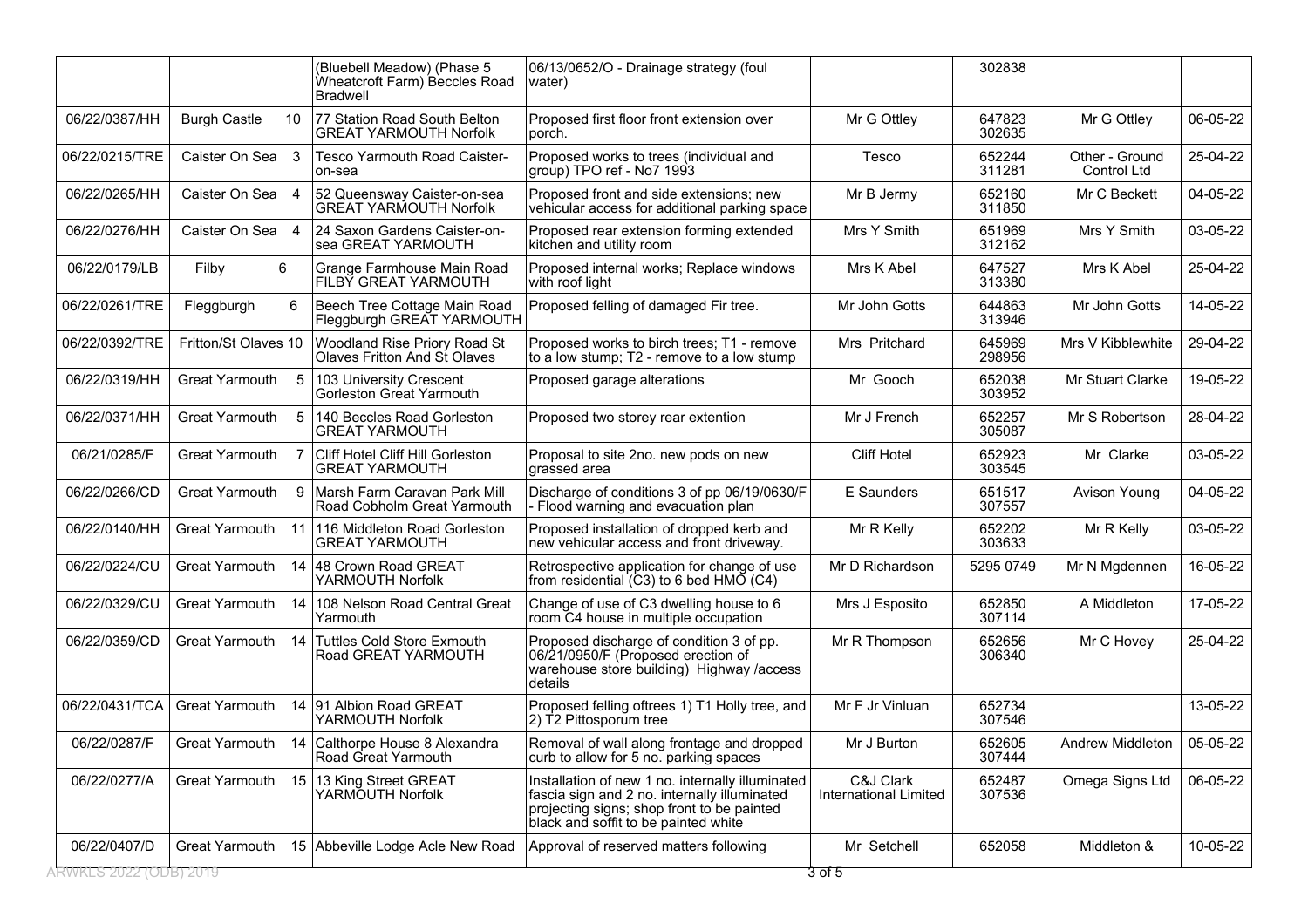|                                         |                       |                | <b>Great Yarmouth</b>                                                        | outline permission 06/20/0498/O -<br>Demolition of care home and erection of<br>fourteen three- storey houses with garaging<br>at ground floor - siting, design, external<br>appearance & landscaping                                                                                      |                                            | 308241           | George Ltd              |          |
|-----------------------------------------|-----------------------|----------------|------------------------------------------------------------------------------|--------------------------------------------------------------------------------------------------------------------------------------------------------------------------------------------------------------------------------------------------------------------------------------------|--------------------------------------------|------------------|-------------------------|----------|
| 06/22/0381/HH                           | <b>Great Yarmouth</b> |                | 15 107 Lawn Avenue GREAT<br>YARMOUTH Norfolk                                 | Proposed first floor extension over ground<br>floor rear addition to form bedroom/ensuite<br>bathroom                                                                                                                                                                                      | Mr A Crick                                 | 652247<br>308792 | Mr A Crick              | 28-04-22 |
| 06/22/0370/LB                           | Great Yarmouth        |                | 15 Flats 2 & 3 22 Market Place<br><b>GREAT YARMOUTH Norfolk</b>              | Proposed internal works to Listed Building<br>structural improvements                                                                                                                                                                                                                      | D Kraus                                    | 652385<br>307741 | Technicas<br>Consulting | 27-04-22 |
| 06/22/0360/F                            | Great Yarmouth        |                | 15 J Sainsbury Supermarket St<br>Nicholas Road GREAT<br>YARMOUTH             | Proposed installation of a new plant &<br>associated equipment                                                                                                                                                                                                                             | Sainsbury's<br>Supermarkets Ltd            | 652647<br>307956 | Ms V Chase              | 25-04-22 |
| 06/22/0377/CD                           | Great Yarmouth        |                | 15 J Sainsbury Supermarket St<br>Nicholas Road Great Yarmouth                | Discharge of condition 3 of pp. 06/20/0650/F<br>- Archaeological written scheme of<br>investigation                                                                                                                                                                                        | C/O Agent                                  | 652647<br>307956 | Miss A Norman           | 28-04-22 |
| 06/22/0367/F                            | Great Yarmouth        | 15             | <b>Priory Day Nursery Priory</b><br>Gardens Great Yarmouth Norfolk           | Proposed new entrance gates complete with<br>keycode lock panel                                                                                                                                                                                                                            | Mr C Sterrett                              | 652513<br>307974 | Mrs L Allard            | 27-04-22 |
| 06/22/0288/A                            | Great Yarmouth        | 15             | 19/20 North Drive Furzedown<br><b>Hotel GREAT YARMOUTH</b><br><b>Norfolk</b> | Erection of freestanding sign on top of<br>wooden pillar                                                                                                                                                                                                                                   | Mr P Garrod                                | TG 5312 0835     | Mr P Garrod             | 06-05-22 |
| 06/22/0320/HH                           | Great Yarmouth        |                | 19 56 Stradbroke Road Gorleston<br><b>Great Yarmouth</b>                     | Proposed single storey rear extension.                                                                                                                                                                                                                                                     | Mr & Mrs D & K<br>Kedge                    | 652362<br>304071 | Mr G Parrott            | 11-05-22 |
| 06/22/0365/HH                           | Hopton On Sea         | $\overline{2}$ | Hopton Manor Hall Road Hopton<br>On sea Great Yarmouth                       | Proposed retrospective re-roofing and<br>infilling entrances to open fronted garages<br>with new glazed doors and reconstruction of<br>boundary wall adjacent A47                                                                                                                          | Mr W Oakes                                 | 652287<br>300030 | Mr E Gilder             | 25-04-22 |
| 06/22/0388/F                            | Hopton On Sea         | $\overline{2}$ | Hopton Holiday Village Warren<br>Road Hopton-on-sea                          | Proposed installation of CWS 60 cubic metre<br>water tank with insulated tank panels;<br>erection of surrounding close boarded timber<br>fence and double gate.                                                                                                                            | Mr J Waldie                                | 653152<br>300258 | Mr T Ford               | 04-05-22 |
| 06/22/0437/TRE                          | Hopton On Sea         | 2              | Road and Manor Gardens<br>Hopton Great Yarmouth                              | Green space at junction of Coast   T1 - Monterrey Cypress - crown lift by<br>removal of lower branches to 3-4m; T2 - Oak<br>- reduce heavily to reduce further impact on<br>property; T3 - Holly - reduce property side<br>and crown lift to 3m to minimise further<br>impact on property. | Mr D Riddles                               | 653049<br>299747 |                         | 13-05-22 |
| 06/22/0272/F                            | Martham               | 13             | Becks Garage Martham Road<br>Rollesby                                        | Proposed change of use from garage to<br>veterinary surgery                                                                                                                                                                                                                                | Caister Vets Ltd                           | 644877<br>316253 | Mr Paul Robinson        | 11-05-22 |
| 06/22/0366/TRE                          | Martham               | 13             | 21 Black Street Martham Great<br>Yarmouth                                    | Proposed works to Beech tree - Reduce and<br>reshape crown by approximately 2.0-2.5m;<br>12-15% thin of the crown & raise to 3.5m to<br>clear low level obstructions                                                                                                                       | K Williams                                 | 645542<br>318103 | I Flatters              | 26-04-22 |
| 06/22/0322/CD                           | Martham               | 13             | Gibbett Hill Farm Hemsby Road<br>Martham                                     | Proposed discharge of condition 3 of PP -<br>06/21/0791/F - Proposed extension to an<br>outbuilding to form garden/games room                                                                                                                                                              | C Hall                                     | 47362 17835      | Mr M Lee                | 10-05-22 |
| 06/22/0425/VCF<br>RWKES 2022 (ODB) 2019 | Mautby                | 6              | Mautby Workshops Hall Farm<br><b>Hall Road Mautby</b>                        | Variation of condition 2 of pp.<br>06/20/0215/PAD - amendment of original                                                                                                                                                                                                                  | Ms A Robinson and<br>Mr G Younge<br>4 of 5 | 648802<br>311402 | Mrs S Hornbrook         | 16-05-22 |